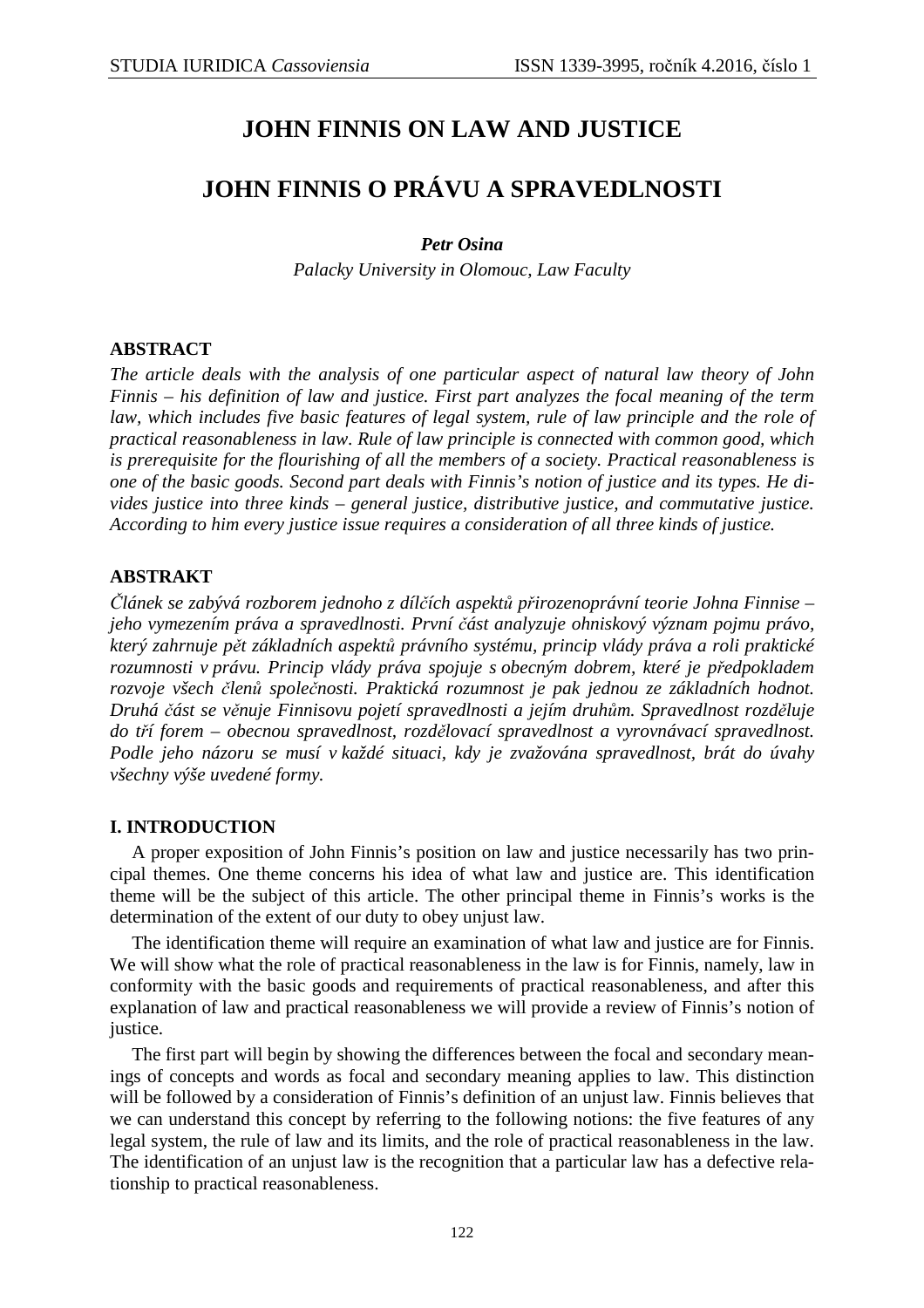The second part of the identification theme will concern Finnis's notion of justice. Finnis's notion of justice consists of three components: general justice, distributive justice and commutative justice. It will be shown that his theory of justice and law are connected through the presence of the common good as ultimate end. The underlying principle behind any unjust law for Finnis is that a basic good must not be directly attacked by a law or in the alternative the common good must be favored, fostered, or respected by a law. Deviations from this negative or positive test result in injustice in the law.

### **II. THE FOCAL MEANING OF LAW**

Finnis turns to Aristotle for a technique that he finds useful in articulating the differences between the focal and the secondary meanings of law. Aristotle regularly employed in many contexts a notion that Finnis terms "the identification of focal meaning."<sup>1</sup> Finding the focal meaning of a term refers to the situation in which a term is used in a basic and univocal way; this situation requires us to search for the element that will then be common to the spread of usages when it is used analogously and to determine this to be the prime analogue that contains the fullness of meaning found in the best uses of a given term; one can then identify related or secondary meanings. Finnis uses what Aristotle says about friendship to exemplify his point.

In the eighth book of the Nicomachean Ethics Aristotle discusses three forms of friendship.<sup>2</sup> One kind is based on utility and allows one to secure the necessities for life, e.g., business associates working together to make a living. Another kind of friendship is centered on pleasure, e.g., the friends with whom one goes out for recreation. The third kind of friendship is the most authentic. This kind of friendship is one where one has the best interests of the other in mind, regardless of utility or pleasure. The last kind of friendship is the type that Aristotle found to be primary (or in Finnis's term, focal).

Indeed, if one begins to think of good law on this model, one will stress the point that it promotes no interest (money, power, or honor) other than best interests of all involved. This procedure makes possible a fuller understanding of Finnis's substantive position on law both, just and unjust, although the point is not that good law is like the best friendship, but that the procedure gets one to a proper understanding of the focal sense of the term.

Locating the focal meaning of friendship in the third kind does not mean that the other two kinds of friendship are not friendship, but that they are friendships in the secondary sense. They are forms of friendship that fall short of the focal sense in some way. The structure does not disqualify them from being friendship in a secondary sense.

The technique of identifying focal and secondary meanings can be applied to the law. Finnis believes that when faced with a range of cases it is best to point out differences and similarities, for we can get a sense of the range of a word by noting the multiplicity of significations: "Terms can differentiate the mature from the undeveloped, the sophisticated from the primitive, the flourishing from the corrupt, a fine specimen from the deviant, the straightforward from the simply speaking."<sup>3</sup>

In a later work Finnis says: "The immature, the decayed, the parasitic, and the morally corrupted instances of constitutions, or friendships, or legal systems, are not allowed to force a thinning down of the account of the good kinds of constitution, friendship, law etc., but appear in the account, nonetheless, as what they are: as not fully constitutions, law, and so on, not central cases of those kinds of human reality and human purposefulness, and not within

 $\overline{a}$ 

<sup>1</sup> FINNIS, J. *Natural Law and Natural Rights*, Oxford: Oxford University Press, 1980, p. 9.

 $\overline{2}$ ARISTOTLE, Nicomachean Ethics, Book 8 – available at http://www.constitution.org/ari/ethic\_08.htm.

<sup>3</sup> FINNIS, J. *Natural Law and Natural Rights*, Oxford: Oxford University Press, 1980, p. 10.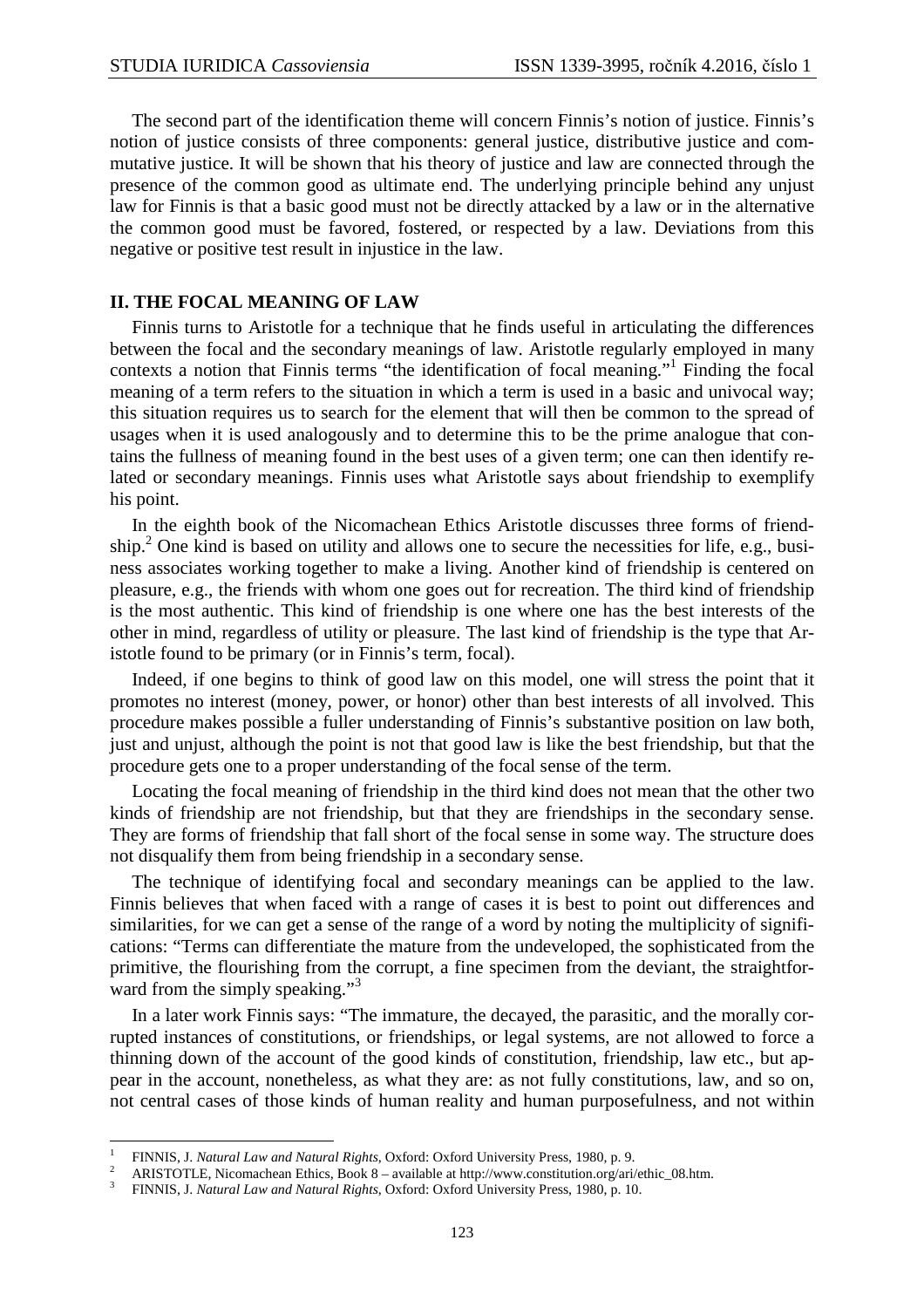the focal meaning of those concepts."<sup>4</sup> In other words, for Finnis, one comes to a broader notion of the law by examining the different cases of law even though many of the non-central cases may be thought of as watered down versions of the law.

It should be noted that the focal case sense should be described in a way that is as complicated or uncomplicated as is necessary for a proper description. In this way, the principal meaning can be clearly identified and then extended to other cases by moving from a term's focal meaning to its secondary meanings. The principal meaning "is settled not by statistical normality but by the true forms and requirements of human flourishing and practical reasonableness, that is the topics and conclusions of a critical openly discussed natural law theory".<sup>5</sup>

In other words, the central or focal case is always up for discussion based on the rest of a natural meaning by reference to the basic goods and the requirements of practical reasonableness. Neither the focal case nor the secondary case is fixed for all places and all times. But we can get a better sense of focal meaning by looking to Finnis's definition of law, his explanation of the five features in the legal system, his explanation of the rule of law, and notion of the limits to the rule of law. Through these notions a clearer picture of the focal sense of law can be acquired in that the focal sense of the law is an amalgam of many different elements, all of which together seem to be what Finnis calls generally law as practical reasonableness.

#### **III. THE DEFINITION OF LAW**

l

Finnis spells out his definition of law in two places. In one place he says: "The central case of law is the law and the legal system of a complete community purporting to have authority to provide comprehensive and supreme direction for human behavior in that community and to grant legal validity to all other normative arrangements affecting the members of that community."<sup>6</sup>

In another place, Finnis says with more specificity: "throughout the book Law has been used with a focal meaning so as to refer primarily to rules made, in accordance with regulative legal rules by a determinate and effective authority (itself identified and, standardly, constituted as an institution by legal rules) for a complete community and buttressed by sanctions in accordance with the rule guided stipulations of adjudicative institutions, this ensemble of rules and institutions being directed to reasonably resolving any of the communities co-ordination problems (and to ratifying, tolerating, regulating or overriding coordination solutions from any other institutions or sources of norms) for the common good of that community, according to a manner and form itself adapted to that common good by features of specificity, minimization of arbitrariness, and maintenance of a quality of reciprocity between the subjects of the law both amongst themselves and in their relations with the lawful authorities."<sup>7</sup>

These passages show that Finnis's definition of law has within itself the notion that any particular law can be assessed by the degree to which it serves the purpose of law in general. Finnis believes that we can arrive at clearer concept of law by respecting the legal order and the rule of law. To the degree that a law or legal order instantiate the definitions above, it will be closer to law in the focal sense of the term.

The definition contains a number of major elements including "regulative legal rules", "maintenance of reciprocity" and the "common good". These elements all help to define what the focal sense of the law should be. On this topic Neil MacCormick says: "The focal or central meaning of our concept of law is of an authoritative common ordering of a community,

<sup>4</sup> FINNIS, J. Natural Law: The Classical Tradition. *The Oxford Handbook of Jurisprudence and Philosophy of Law*. Ed. Jules Coleman and Scott Shapiro. Oxford: Clarendon, 2002, p. 17.

<sup>5</sup> FINNIS, J. *Natural Law*. Volume 2. New York: Dartmouth Publishing and New York University, 1991, p. xii.

<sup>6</sup> FINNIS, J. *Natural Law and Natural Rights*, Oxford: Oxford University Press, 1980, p. 261.

<sup>7</sup> FINNIS, J. *Natural Law and Natural Rights*, Oxford: Oxford University Press, 1980, p. 276.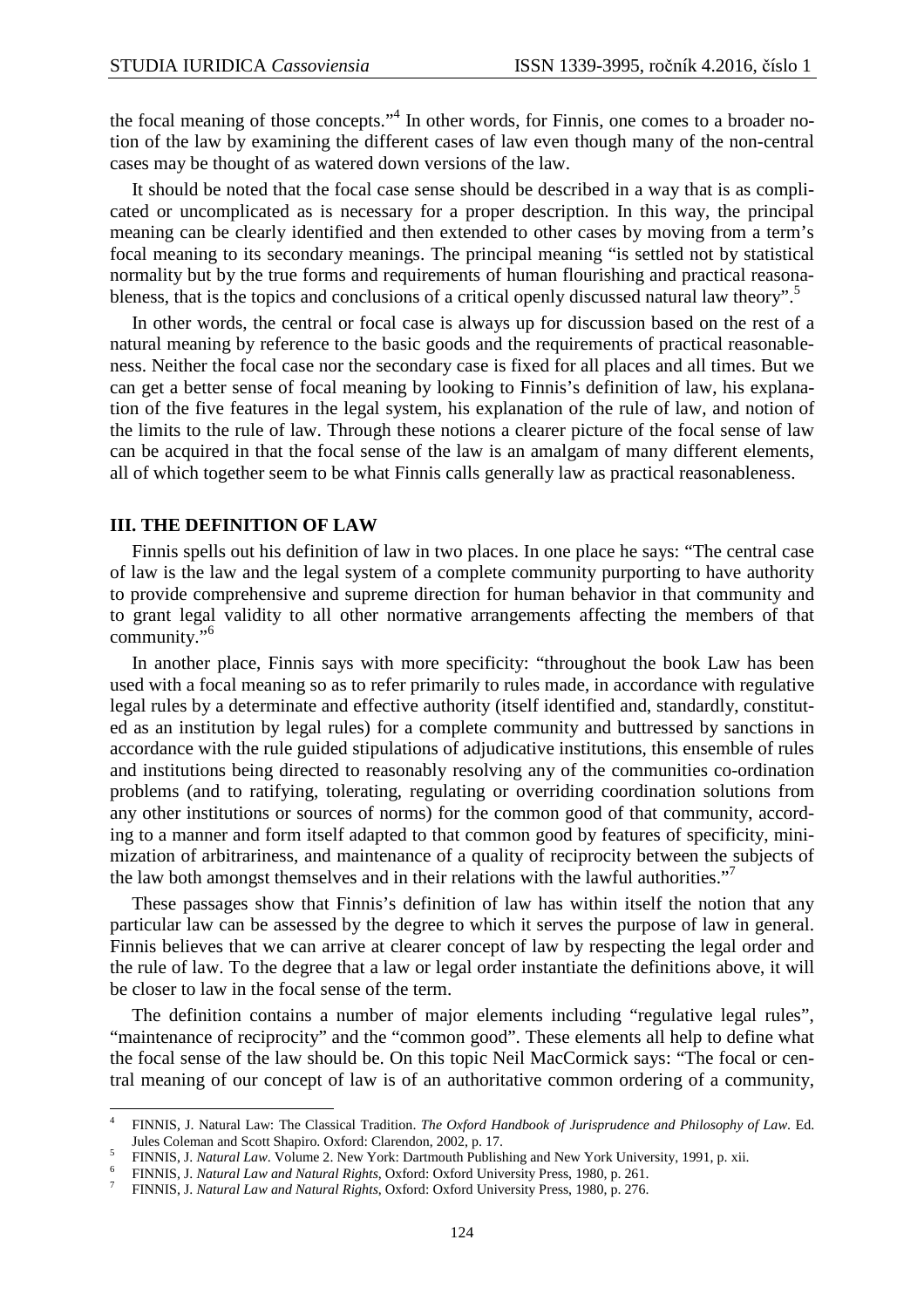aimed at facilitating the realization of the common good."<sup>8</sup> This focal sense of the law could also be called loosely law as practical reasonableness.

Ultimately the meaning of a law is reached by considering the major elements in Finnis's definition of law above. The first element is the idea of "regulative legal rules". This can be understood by looking at what Finnis says about the five features of a legal system. The second major element relates to the "maintenance of reciprocity". This element concerns Finnis's discussion of the rule of law and its limitations. The third element relates to the common good which is to a large extent an exploration of law as practical reasonableness, although law as practical reasonableness is also implicated in the prior two elements.

## **IV. THE FIVE FEATURES OF LAW**

Finnis believes that there are five features of any legal system: (1) law brings predictability and clarity, (2) it regulates what it brings into existence, that is, its rules define and regulate institutions, (3) it provides rules by which to terminate institutions, e.g., winding up a partnership or dissolving a corporation, (4) legal thinking brings a way of treating past acts as giving sufficient reason for acting in the present, and (5) all practical questions or coordination problems in the law are provided for in the prior four features.<sup>9</sup> Thus considered, law has two broad poles. It is a coercive power, but it is also self-regulative. It has to have a way of determining what is good and bad within itself.

These five features of law bring us beyond the idea of law as only a command that responds to recalcitrance (understanding law as the application of punitive sanctions to those who disobey the law). Finnis says: "It will be evident from the list that the ways in which the law shapes, supports, and furthers patterns of coordination would be desirable even in a society free from recalcitrance."<sup>10</sup> In other words, these five features of the legal system are what make up the law, not command. For Finnis, when these five features are present as far as the law is concerned, "the social arrangement would have a completely adequate rationale in a world of saints".<sup>11</sup> Finnis is saying that presence of the five features of the legal system operate as well with the best people as well as the worst.

#### **V. THE RULE OF LAW**

 $\overline{a}$ 

A treatment of law based only on the five features of the legal system is incomplete because the rule of law also has a positive role to play. More specifically, what we need is to establish the relationship between these formal features and the common good. For Finnis, the connection between the common good and the five features of the legal system is through the rule of law, which is "a virtue of human interaction and community".<sup>12</sup>

To help understand the notion of the rule of law, for Finnis, it is essential to stress the idea of the common good because the rule of law is always in service to the common good, and the common good is always in the service of people.<sup>13</sup> This means that the rule of law as well as the common good is only a means to the end of the flourishing of all the members of a society. Finnis describes the rule of law and the common good as "the whole ensemble of conditions that tend to foster the realization of each individual's good".<sup>14</sup>

<sup>8</sup> MACCORMICK N. Review: Natural Law Reconsidered. *Oxford Journal of Legal Studies* Vol. 1, No. 1, 1981, p. 106.  $\alpha$ 

FINNIS, J. *Natural Law and Natural Rights*, Oxford: Oxford University Press, 1980, p. 266.

<sup>10</sup> FINNIS, J. *Natural Law and Natural Rights*, Oxford: Oxford University Press, 1980, p. 267.

<sup>11</sup> FINNIS, J. *Natural Law and Natural Rights*, Oxford: Oxford University Press, 1980, p. 268.

<sup>12</sup> FINNIS, J. *Natural Law and Natural Rights*, Oxford: Oxford University Press, 1980, p. 272.

<sup>&</sup>lt;sup>13</sup> FINNIS, J. The Priority of Persons. *Oxford Essays in Jurisprudence*. Ed. Jeremy Horder. Oxford: Clarendon, 1999, p. 151.

<sup>14</sup> FINNIS, J. *Natural Law and Natural Rights*, Oxford: Oxford University Press, 1980, p. 47.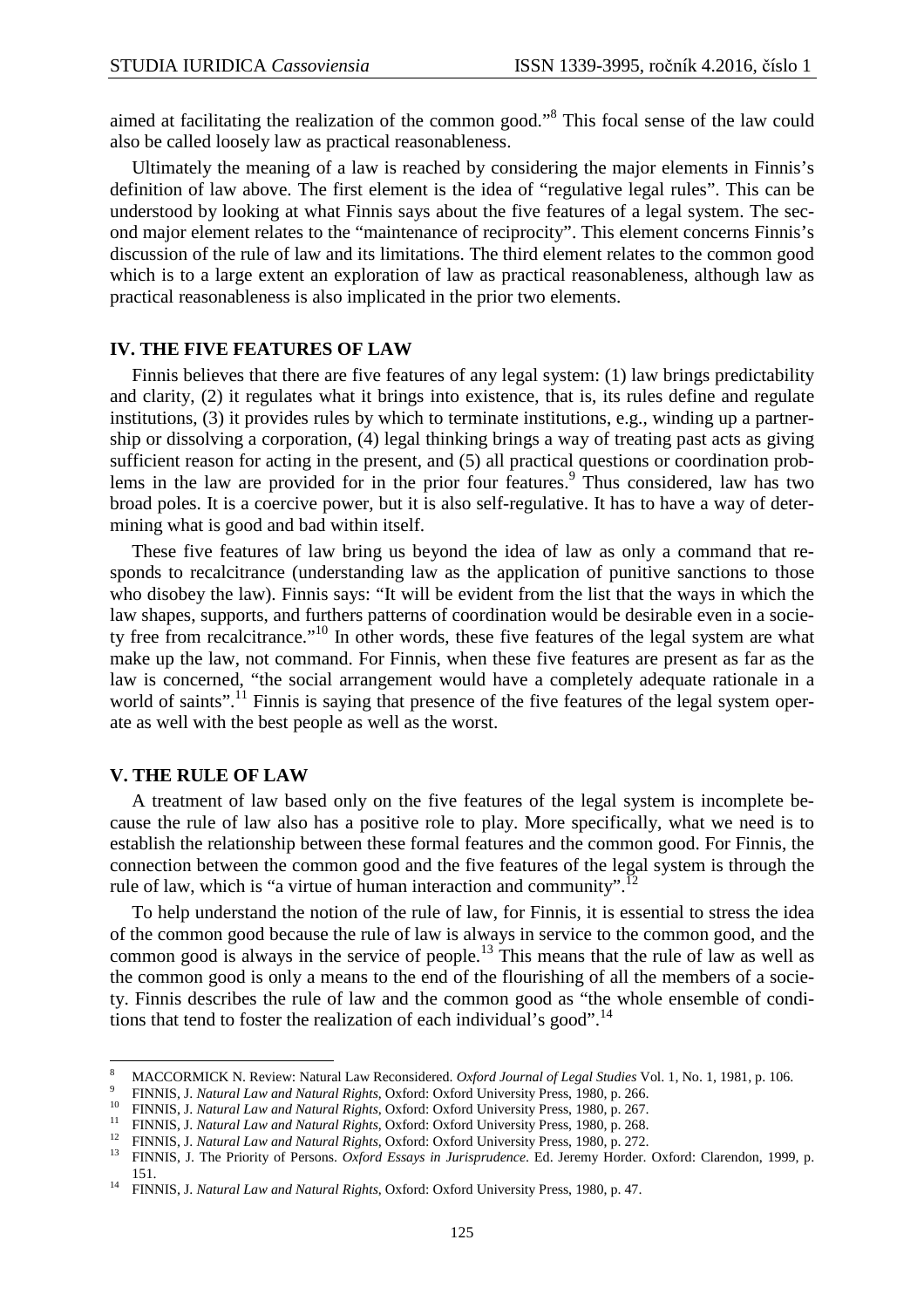It should be noted that there are proponents of Finnis who hold a different view of the common good. Mark Murphy holds that the common good is a collective good and should be pursued as a goal itself instead of as a way of promoting individual flourishing.<sup>15</sup>

What is important to see is the instrumental character of Finnis's view of law, the rule of law, and the common good. He writes: "Thus the political community – properly understood as one of the forms of collaboration needed for the sake of the goods identified in the first principles of natural law – is a community which is instrumental, not itself basic."<sup>16</sup> Finnis is saying that the fundamental point of the rule of law and law in general is to promote the common good and the purpose of the common good is to promote the basic welfare of each individual. Law as well as the rule of law are not ends in themselves, but rather the means by which people pursue their flourishing.

Another way to say this is that the rule of law works with the common good "to secure to the subjects of authority the dignity of self-direction and freedom from certain forms of manipulation. The rule of law is thus among the requirements of justice and fairness."<sup>17</sup> As we have seen, Finnis holds that justice is achieved by promoting the eighth requirement of practical reasonableness and this requirement includes promoting the common good. As Finnis puts it: "Very many perhaps even most of our concrete moral responsibilities, obligations, and duties have their basis in the eighth requirement."<sup>18</sup> The rule of law and the common good are instruments to promote the wellbeing of individuals and the government.

A legal system will exemplify the rule of law to the extent that its rules are (1) prospective, (2) not impossible to comply with, (3) promulgated, (4) clear, (5) coherent, (6) stable, (7) made for limited situations, and (8) made by those in authority who make and administer rules properly. This last consideration reminds us that a legal system exists in the "ordering the affairs of people to shape their projects through institutions".<sup>19</sup>

The idea of the rule of law is that it enhances the quality of interaction between the ruler and the people. People have to know what laws they are obeying. People have to have notice of laws. Laws cannot be overbroad in their applications. In short the rule of law implies stability and permanence in a legal system. But the rule of law is not the only aspect to a legal system. The demands of the common good are always in the background when the rule of law is at play.

The purpose of the rule of law is to promote the wellbeing of a community and thereby allow individuals to develop themselves in a stable environment. As Finnis says: "Individuals can only be selves – i.e. have the "dignity" of being "responsible agents" – if they are not made to live their lives for the convenience of others but are allowed and assisted to create a subsisting identity across a lifetime."<sup>20</sup> The rule of law means that "a certain quality of interaction exists between the ruler and the ruled".<sup>21</sup> The elements of the rule of law exist so that everyone knows where they stand in relation to the law's demands and the purpose of the rule of law is to allow people to become themselves in a stable and secure environment.

For Finnis, the rule of law has an important role in making sure that legal system is in service to the people. But the rule of law also has its limitations, for instance, when it does not promote the common good or is not in service to the people. This means that sometimes the basic values (that is, the fundamental goods of his system of ethics) have to be secured by

 $\overline{a}$ 

<sup>&</sup>lt;sup>15</sup> MURPHY, M. *The Philosophy of Law: The Fundamentals*. Malden: Blackwell, 2007, p. 62.<br><sup>16</sup> EINNIS, J. Je Netwol Law Theory Compatible with Limited Government?'' Natural Law.

<sup>16</sup> FINNIS, J. Is Natural Law Theory Compatible with Limited Government?" *Natural Law Liberalism and Morality*. Ed. Robert George. Oxford: Oxford University, 1996, p. 5.

<sup>17</sup> FINNIS, J. *Natural Law and Natural Rights*, Oxford: Oxford University Press, 1980, p. 273.

<sup>18</sup> FINNIS, J. *Natural Law and Natural Rights*, Oxford: Oxford University Press, 1980, p. 125.

<sup>19</sup> FINNIS, J. *Natural Law and Natural Rights*, Oxford: Oxford University Press, 1980, p. 270.

<sup>20</sup> FINNIS, J. *Natural Law and Natural Rights*, Oxford: Oxford University Press, 1980, p. 272.

<sup>21</sup> FINNIS, J. *Natural Law and Natural Rights*, Oxford: Oxford University Press, 1980, p. 270.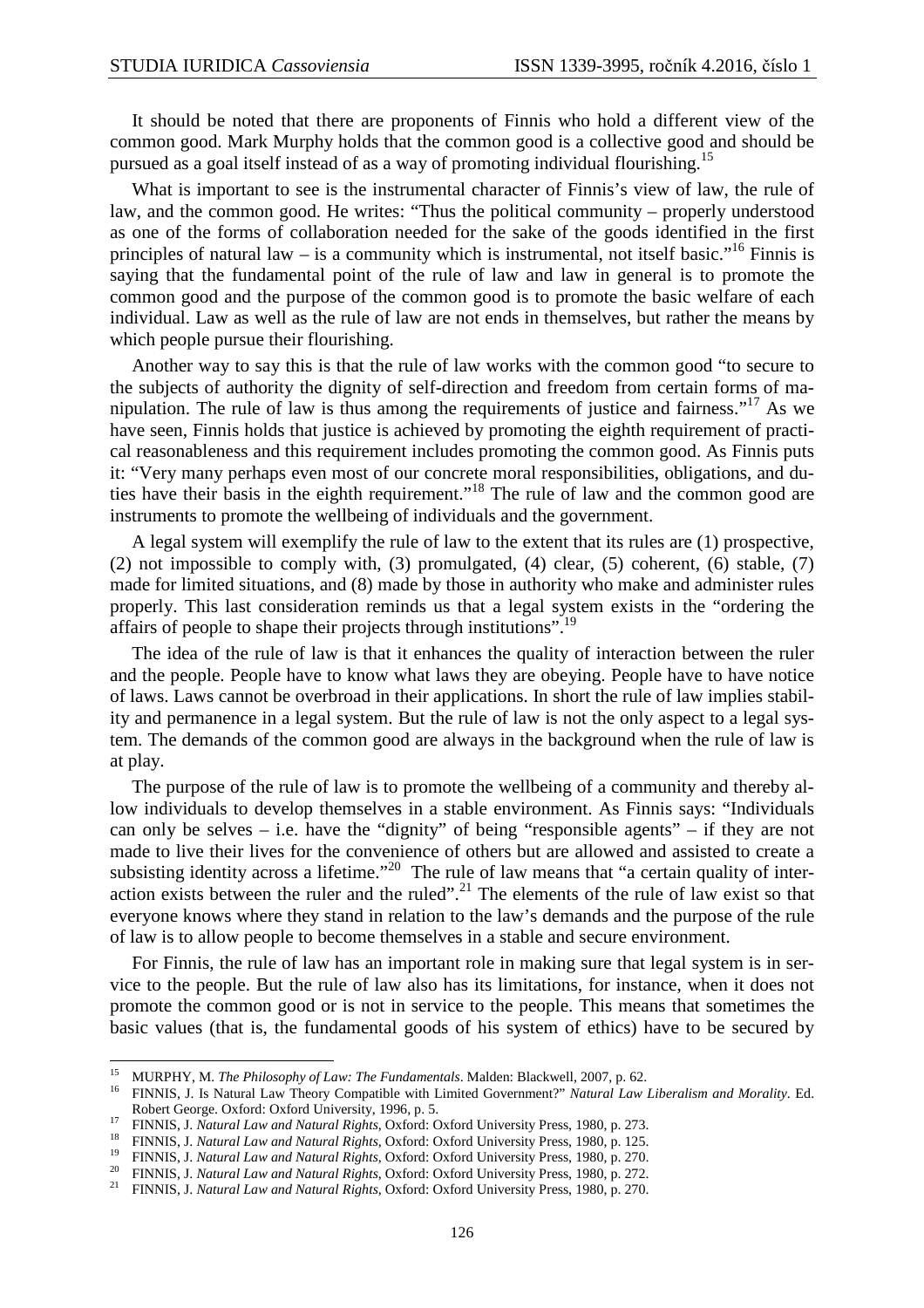departing from the constitution. In other words, the rule of law usually expressed through the supreme document of the land, can be set for Finnis, but these occasions call for responsibility and the "most measured practical reasonableness".<sup>22</sup>

The practical reason for sometimes not following the rule of law is that a constitution is not a suicide pact (the rule of law cannot ask people to do things that will undermine the country). In situations where survival of a society itself is at issue, major documents like constitution where the rule of law is reflected may be set aside for the sake of the common good. For example, one might think of a law that is placed in a constitution (in a country with a small population) that permits only one child per family. On Finnis's view, even though this is written into the constitution by proper procedure there is something dramatically wrong with the law, that is, it is not in the best interest of the people, that is, the common good. For Finnis, we can recognize moral principles outside of law to matters that are judged by the constitution.<sup>23</sup> In other words, for Finnis, the legitimacy of any law is always a legal and a moral question.

As Finnis puts it, we have "to stress again and again in an age of conceptual dogmatism concepts of law and society are legitimately many, and their employment is subordinated to matters of principle rooted in the basic principles and requirements of practical reasonableness (which themselves generate many concepts and can be expressed in many reasonable forms)". $^{24}$ 

In a work composed after Natural Law and Natural Rights Finnis makes an even stronger claim about the rule of law. He says: "The principles of the rule of law are, at least in their main lines, moral requirements, strong even though not unconditional, unqualifiable or indefeasible."<sup>25</sup> This shows that, for Finnis, at least in his later works, the rule of law may have more of a moral than legal grounding despite the fact that the rule of law and its components look more legal than moral in nature. In addition, the quote shows that the rule of law has a strong authoritative effect thus continuing the tension in Finnis's works between the basic goods and the state's legitimacy. The rule of law may be set aside, but for Finnis, these cases are far and few between.

The foregoing discussion about the formal features of the legal system, the rule of law, and the limits to rule of law are crucial for determining questions about the justice or injustice of a given law. Laws that do not reflect the five features and the rule of law will be at risk of being unjust because they are legally defective. In addition, as the discussion of limits to the rule of law show the basic goods and the requirements of practical reasonableness will be needed in any discussion of what makes a good and a bad law.

All explorations of the law are explorations of "practical reasonableness".<sup>26</sup> Morality and the law are very much interconnected – in fact, almost inextricably intertwined. Finnis rejects in part the basic positivist position that law is a mere matter of social fact, that is, what the legislatures and courts say the law is. Law for Finnis is a matter of what the courts and the legislatures say and do, that is, what they decide and legislate, but good law is more than this. Good law goes beyond what the government decides and legislates. For Finnis, law is an instantiation of the basic goods and the requirements of practical reasonableness not only for individuals but also for governmental bodies. Just as an individual has a duty to participate in the basic goods and requirements of practical reasonableness so does a governmental body or judge. Without such a participation in the basic goods and the requirements of practical reasonableness governments like individuals will run the risk of making unjust laws or bad deci-

<sup>22</sup> FINNIS, J. *Natural Law and Natural Rights*, Oxford: Oxford University Press, 1980, p. 275.

<sup>23</sup> FINNIS, J. *Natural Law and Natural Rights*, Oxford: Oxford University Press, 1980, p. 275.

<sup>24</sup> FINNIS, J. *Natural Law and Natural Rights*, Oxford: Oxford University Press, 1980, p. 273.

<sup>25</sup> FINNIS, J. Law and What I Should Truly Decide. *American Journal of Jurisprudence* 48, 2003, p. 112.

<sup>26</sup> FINNIS, J. *Natural Law and Natural Rights*, Oxford: Oxford University Press, 1980, p. 135.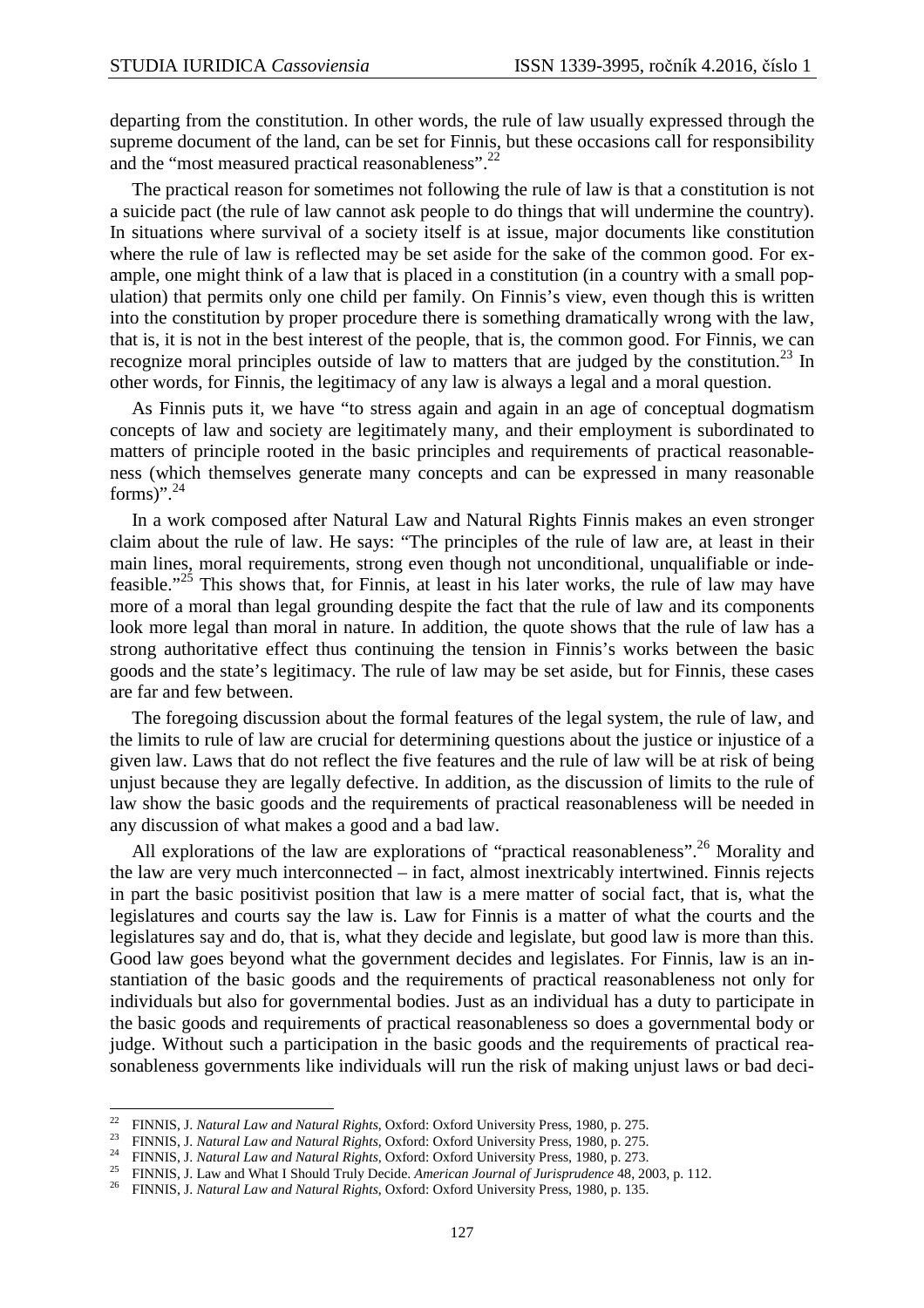sions.

l

Finnis writes: "The life of the law its primary reality, is not in the logic of conceptual; adherence or of understanding what other people have thought or said or stipulated of commanded or enacted nor in the experience of cause and effect and patterns of recurrence. Those are parts of its matrix of necessary preconditions. The primary reality of the law is rather in its claim as itself a moral requirement, on my deliberating about what to decide that is what to judge about the options available to me and what to choose and do once I have made my judgment."<sup>27</sup>

Law, in other words, is a morally compelling claim on my actions; although it is conditional and defeasible should certain kinds of moral consideration override it. Finnis holds this when he states that law is "so decisive that it could be overridden only by some competing moral obligation bearing on me here and now with such weight that anyone with the community's common good in mind would acknowledge the justice of my treating the latter as overriding the law and its legal – moral obligation".<sup>28</sup> Another way of putting this is by saying that our obligations with regard to the basic goods of morality can override our obligations to obey certain legal enactments.

The kind of moral override that one considers here is laws which permit people to do things that are not in conformity with the basic goods and requirements of practical reasonableness. One need only consider a law which would permit the disposal of an extremely hazardous waste in someone's back yard, thereby subjecting their neighbor to potential sickness and death. This kind of law would give to the neighbor the right to trespass on the property next door to remove the toxic material. In this case the basic moral good of life would justify a trespass on the property and thereby override the law against trespass. When the moral basic goods are violated legality may be challenged.

This tension between morality and legality can be better understood by looking more closely at the notion of relation of law and practical reasonableness. The basic idea will be that the five features of the legal system, the rule of law, and the limits to the rule of law are not the entire requirements for good law. They bring us to a certain kind of understanding of legality of law but fall short of deeper understanding of the morality of the law. Once the full meaning of law and its proper relationship to practical reasonableness is understood it will be possible for one to appreciate the full meaning of unjust law for Finnis.

## **VI. THE ROLE OF PRACTICAL REASONABLENESS IN THE LAW**

It is important to point out that Finnis's understanding of the role of practical reasonableness in the law is very dense and hence it needs to be analyzed carefully, for it is a major building block in his theory of jurisprudence. In addition, it is important to realize that there are a few important points that need to be made to help one understand the role of practical reasonableness in the law for Finnis. These points concern the meaning of the terms "basic good of practical reasonableness", "the requirements of practical reasonableness" and the "concept of law".

Practical reasonableness is a basic good for Finnis. It is the basic good that guides one's projects and what one does in "carrying them out".<sup>29</sup> In other words, explaining how all the other basic goods and principles are brought to bear on our projects "is the problem of practical reasonableness".<sup>30</sup> One aspect of the basic good of practical reasonableness is called the requirements of practical reasonableness. There are ten requirements of practical reasonable-

<sup>27</sup> FINNIS, J. Law and What I Should Truly Decide. *American Journal of Jurisprudence* 48, 2003, p. 112.

<sup>28</sup> FINNIS, J. *Natural Law and Natural Rights*, Oxford: Oxford University Press, 1980, p. 280.

<sup>29</sup> FINNIS, J. *Natural Law and Natural Rights*, Oxford: Oxford University Press, 1980, p. 190.

<sup>30</sup> FINNIS, J. *Natural Law and Natural Rights*, Oxford: Oxford University Press, 1980, p. 190.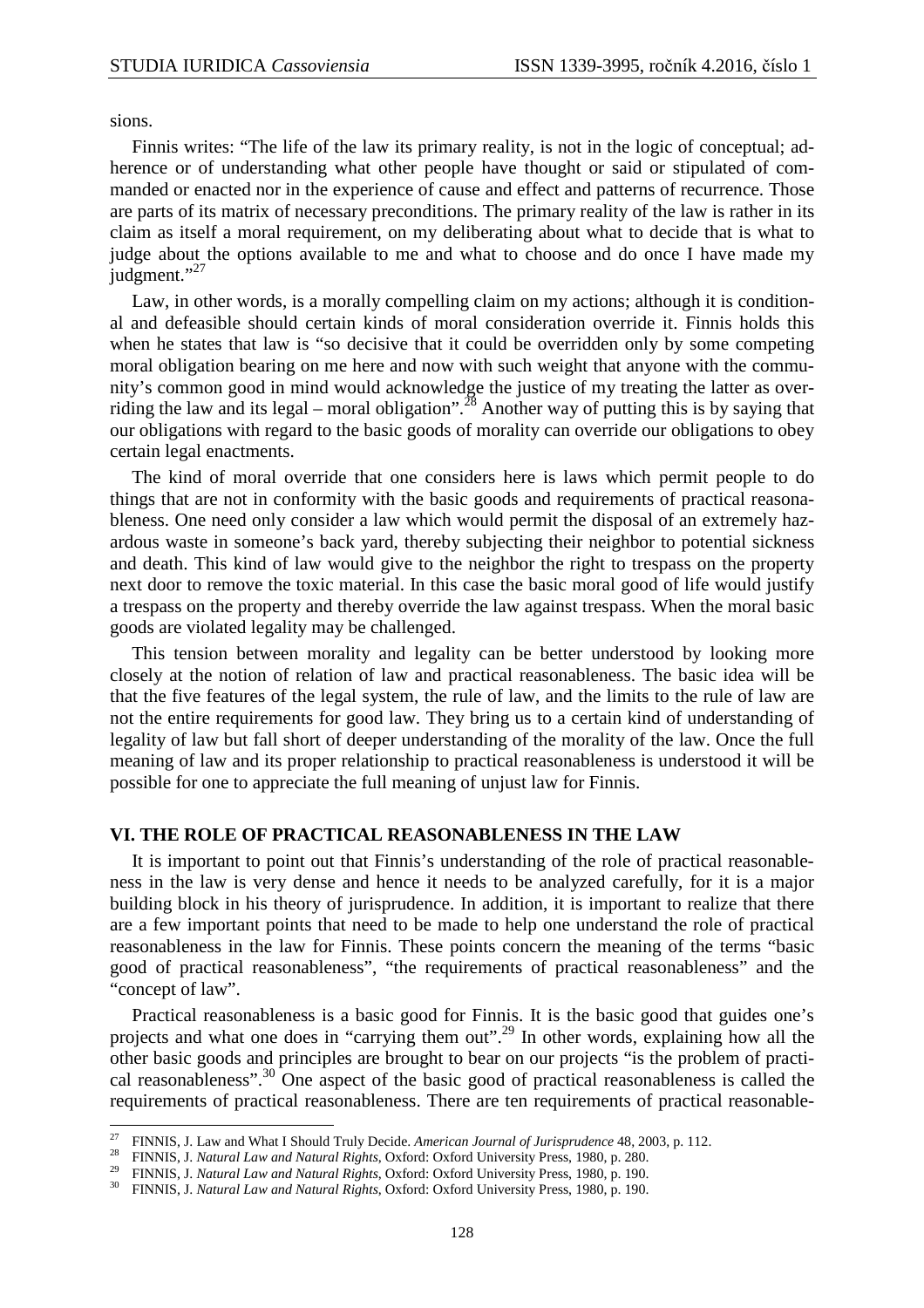ness and there is one in particular, number eight, which concerns itself with justice and the common good.<sup>31</sup> It is largely this eighth requirement of practical reasonableness which helps us to understand the role of practical reasonableness in the law.

This is not to say that the other basic goods and requirements of practical reasonableness are not relevant in the role that practical reasonableness plays in the law. On the contrary, Finnis says that they do have a role: "Deeper and more demanding than any constitutional or other legal limits on government are the moral principles and norms which natural law theory considers to be principles and norms of reason, and which are limits, side constraints recognized in the conscientious deliberations of every decent person."<sup>32</sup> Again the role of the basic good of practical reasonableness is to bring to bear all the basic goods and all the other requirements of practical reasonableness in our commitments. A given person may emphasize one basic good or requirement of practical reasonableness over another, but the requirements of practical reasonableness mean that one must consider all of the basic goods and all of the requirements in order to make commitments properly, and this requirement is true of law as of every other aspect of life. The point of practical reasonableness is to order ourselves and to order the relationship we have with those around us.<sup>33</sup>

Again Finnis seems to emphasize the need that concept of law must be grounded in the basic goods and requirements of practical reasonableness when he says: "As we have to stress again and again in an age of conceptual dogmatism, concepts of law and society are legitimately many, and their employment is subordinated to matters of principle rooted in the basic principles and requirements of practical reasonableness (which generate many concepts and can be expressed many different forms)."<sup>34</sup> What these quotes show is that the role of practical reasonableness is to provide a standard that is over the law by which we are able to make sure that the requirements of practical reasonableness are respected, and this is a particularly the case with the eighth requirement of practical reasonableness, that is, that the law promote the common good.

The eighth requirement of practical reasonableness directs that the common good be promoted. This notion of the promotion of the common good is not only a requirement of practical reasonableness; it is also part of the standard definition of law that Finnis himself advances, and a part of the concept of law that has always been prominent in natural law theory. The basic of the role of practical reasonableness in regard to a concept of law is that this notion requires us when we are making law or when we are applying law or when we are constructing a concept of law to remember that the law must remain consistent with its own purpose and definition, which is among other things to promote the common good.

Another way to understand the role of practical reasonableness in the area of the concept of law is to say that the concept of law is an expression of practical reasonableness in the political community, for it is a task of practical reasonableness when the political community seeks the common good. The standard of practical reasonableness forces us to recognize that law needs to be an instrument in service to people, and in this capacity, a concept of law requires that citizens respect and honor law by their obedience, although this presumption that they give their obedience is not an absolute sort of allegiance because obedience itself is not the end of the good life, but merely a means to get to the good life.<sup>35</sup> The problem arises when giving obedience to a particular law seems to be at odds with other requirements of morality.

<sup>31</sup> FINNIS, J. *Natural Law and Natural Rights*, Oxford: Oxford University Press, 1980, p. 125.

<sup>32</sup> FINNIS, J. Is Natural Law Theory Compatible with Limited Government? *Natural Law Liberalism and Morality*. Ed. Robert George. Oxford: Oxford University, 1996, p. 2.

<sup>33</sup> FINNIS, J. *Natural Law and Natural Rights*, Oxford: Oxford University Press, 1980, p. 88.

<sup>34</sup> FINNIS, J. *Natural Law and Natural Rights*, Oxford: Oxford University Press, 1980, p. 273.

<sup>35</sup> FINNIS, J. The ethics of war and peace in the catholic natural law tradition In John Aloysius Coleman (ed.), *Christian Political Ethics*. Princeton University Press, 2007, p. 193.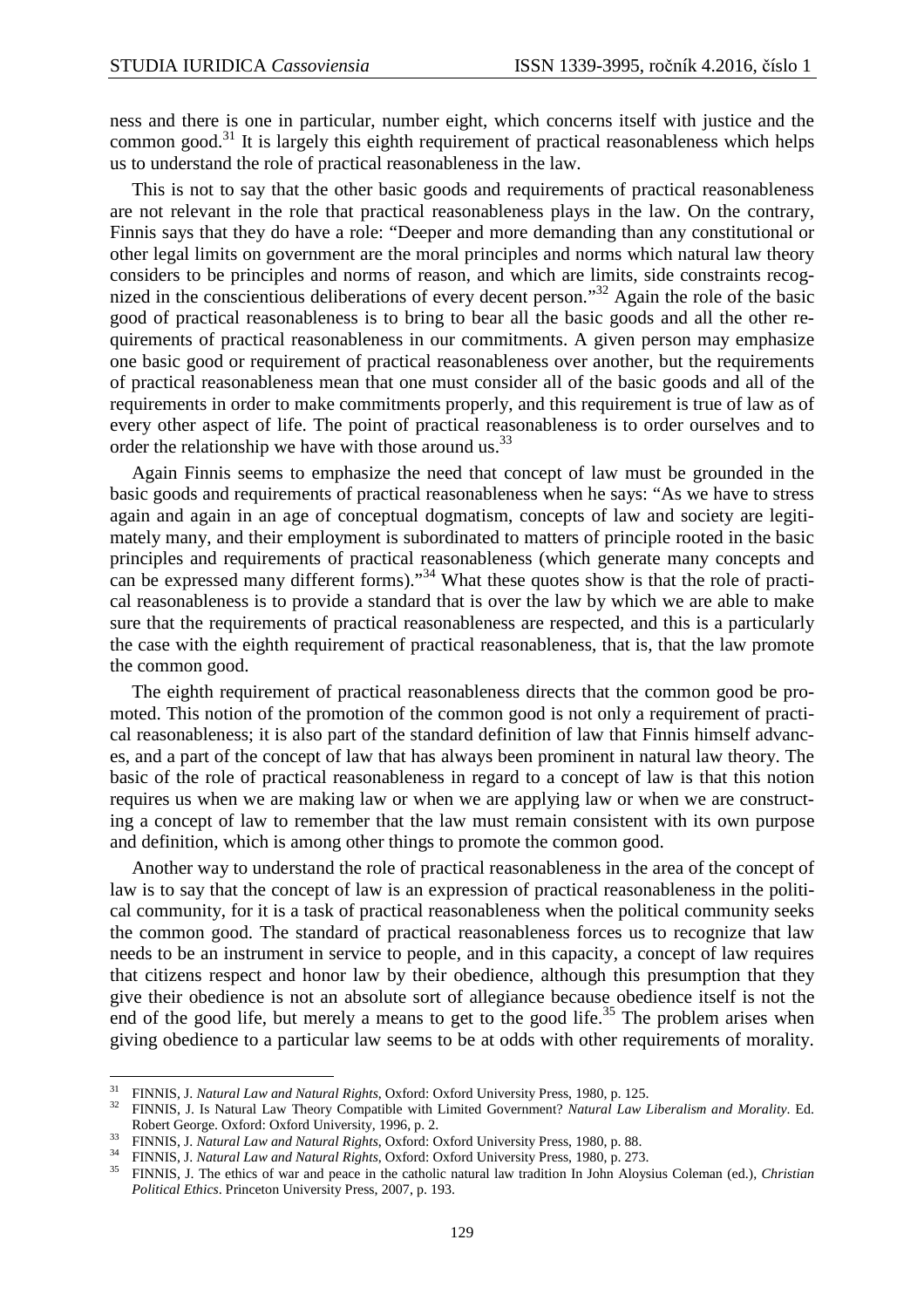Of course it is easy to see that under Finnis's view, when we have a law that does not promote the common good or attacks the common good in some way, then we may have an unjust law.

Another way to say this is that law that actually injures the common good in some way or that directly attacks a basic good could more easily be thought to be "bad law" or "unjust law". Also, our interest in considering the question of "bad law" or "unjust law" not only comes from questions about the way a given law may be unjust by failing to promote the common good, injure the common good or attack the common good; it will also be a matter of interest to see if from the standpoint of practical reasonableness we have a duty to obey a bad or unjust law. This will present us with the issue of investigating various degrees of practical reasonableness.<sup>36</sup> One way in which we can understand the different forms of practical reasonableness is by understanding that the "concept of law" has a very precise meaning for Finnis. His "concept of law" is very much tied to practical reasonableness because his concept of law is closely connected to "moral concern".<sup>37</sup>

Finnis recognizes a certain ambiguity in his concept of law when he says that his intent was to "develop a concept which would explain the various phenomena referred to (in an unfocused way) by ordinary talk about law – explain them by showing how they answer (fully or partially) to the standing requirements of practical reasonableness relevant to the broad area of human concern and interaction".<sup>38</sup> In other words, when we attempt to understand the concept of law for Finnis, we have to try not to think just about law in ordinary ways which can be ambiguous. These ordinary ways would include what a lawyer does in his day to day function or what a judge or legislator do in their day to day functions. The way we think of the concept of law for Finnis is through his definition of law and the rule of law as expressions of practical reasonableness.

What this means is that the concept of law will explain the elements of what the central case of the law is and within those descriptive elements there will be an evaluative component which always forces us to ask if this is the way our concept of law ought to be from the viewpoint of practical reasonableness. This is what Finnis means when he says: "In relation to law, the most important things for the theorist to know and describe are the things which, in the judgment of the theorist make it important from a practical viewpoint to have law – the things which it is, therefore, important in practice to 'see to' when ordering human affairs. And when these 'important things' are (in some or even many societies) in fact missing, or debased, or exploited or otherwise deficient, then the most important things for the theorist to describe are those aspects of the situation that manifest this absence, debasement, exploitation or deficiency."<sup>39</sup>

Finnis acknowledges that legal reasoning, like all technical reasoning, is concerned with achieving a particular end. In the case of legal reasoning the end is the resolution of disputes. "As far as it can the law is to provide sources of reasoning – statutes and statute based rules, common law rules, and customs – capable of ranking (commensurating) alternative dispute resolutions as right or wrong, and thus better or worse."<sup>40</sup> But this is not the kind of thinking about law that Finnis wants us to consider especially when we consider the role of practical reasonableness in the law.

Considering law in regard to the requirements of practical reasonableness includes using as the standard of assessment not only the technical requirements for statutes or judicial decisions but also the requirement of measuring any proposed or existing law in terms of the basic

<sup>36</sup> FINNIS, J. *Natural Law and Natural Rights*, Oxford: Oxford University Press, 1980, p. 361.

<sup>37</sup> FINNIS, J. *Natural Law and Natural Rights*, Oxford: Oxford University Press, 1980, p. 14.

<sup>38</sup> FINNIS, J. *Natural Law and Natural Rights*, Oxford: Oxford University Press, 1980, p. 279.

<sup>39</sup> FINNIS, J. *Natural Law and Natural Rights*, Oxford: Oxford University Press, 1980, p. 16.

<sup>40</sup> FINNIS, J. Natural Law and Legal Reasoning. *Cleveland State Law Review* 38, 1990, p. 7.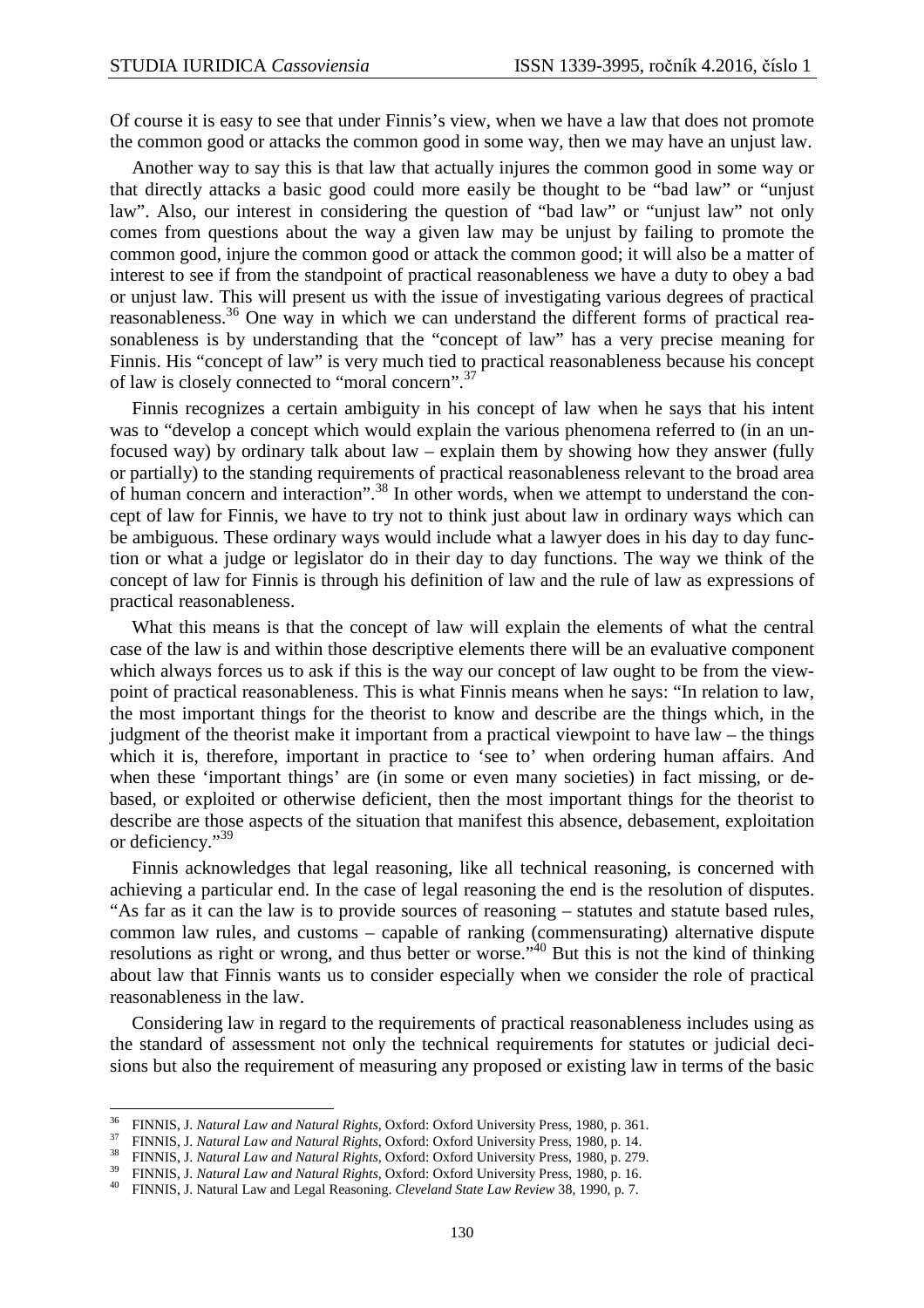goods and the other requirements of practical reasonableness. For Finnis, when law is considered in terms of its moral value, it means that law is subject "to any criteria of right judgment in matters of practice (conduct action), any standards for assessing options for human conduct as good or bad, right or wrong, desirable or undesirable, decent or unworthy".<sup>41</sup>

Here Finnis wants us to consider all the basic goods and all the requirements of practical reasonableness. Hence law is not to be understood in merely the ordinary and technical ways we might think about it. Law needs to be reviewed with regard to the requirement that all the basic goods and requirements of practical reasonableness, but particularly the requirement that actions be assessed by reference to the common good. Under Finnis's view, it is the function of the basic goods and the various requirements of practical reasonableness to consider how a proposed or existing law can promote the common good, how it might fail to do so, and even how it might injure or attack the common good or some basic good such as life.

One important role of practical reasonableness in the law then is to show us a criterion by which to assess which laws are good laws and which laws are defective in some way, perhaps because they are not in the service of people in that they fail to bring about or as Finnis says foster, favor or respect the common good.<sup>42</sup> This raises the question as to whether the test is the positive promotion of the common good or merely not offending against the common good.

It is clear that we have a duty not to attack any basic good. This duty is the seventh requirement of practical reasonableness. Thus it is clear that our laws must not attack the common good so we must not offend the common good. But a good argument can be made from Finnis that the words "foster", "favor" and "respect" point to a more positive test.<sup>43</sup> The sense of this very complex, but the basic idea is that we should foster a shared community where all the members can prosper.

In this process of addressing the common good it is critical to remember that all the requirements of practical reasonableness and all the basic goods implicate one another so when we say that the role of practical reasonableness in the law is to respect, favor or foster the common good what we are also saying is that the role of practical reasonableness in the concept of law is to promote all the basic goods and requirements of practical reasonableness.<sup>44</sup>

#### **VII. FINNIS'S NOTION OF JUSTICE**

l

Finnis's notion of justice cannot be understood unless one appreciates his division of justice. He divides justice into three kinds – general justice, distributive justice and commutative justice. His idea of general justice is confusing because he uses the notion in two senses. The first and clearer sense is that general justice refers to justice as a virtue in the individual. The second and less clear sense is that general justice means justice "generally speaking".<sup>45</sup> He wants us to understand that general justice in the second sense is understood by looking at justice in a broad sense. In this way, the second sense of general justice has within its definition distributive justice, commutative justice, and all the basic goods and requirements of practical reasonableness.

For Finnis, general justice is an "ensemble" of the other requirements of practical reasonableness although he is not very specific about what ensemble means.<sup>46</sup> His concept of justice

<sup>41</sup> FINNIS, J. Natural Law: The Classical Tradition. *The Oxford Handbook of Jurisprudence and Philosophy of Law*. Ed. Jules Coleman and Scott Shapiro. Oxford: Clarendon, 2002, p. 1.

<sup>42</sup> FINNIS, J. *Natural Law and Natural Rights*, Oxford: Oxford University Press, 1980, p. 125.

<sup>43</sup> FINNIS, J. *Natural Law and Natural Rights*, Oxford: Oxford University Press, 1980, p. 125.

<sup>44</sup> FINNIS, J. *Natural Law and Natural Rights*, Oxford: Oxford University Press, 1980, p. 126.

<sup>45</sup> FINNIS, J. *Natural Law and Natural Rights*, Oxford: Oxford University Press, 1980, p. 164.

<sup>46</sup> FINNIS, J. *Natural Law and Natural Rights*, Oxford: Oxford University Press, 1980, p. 161.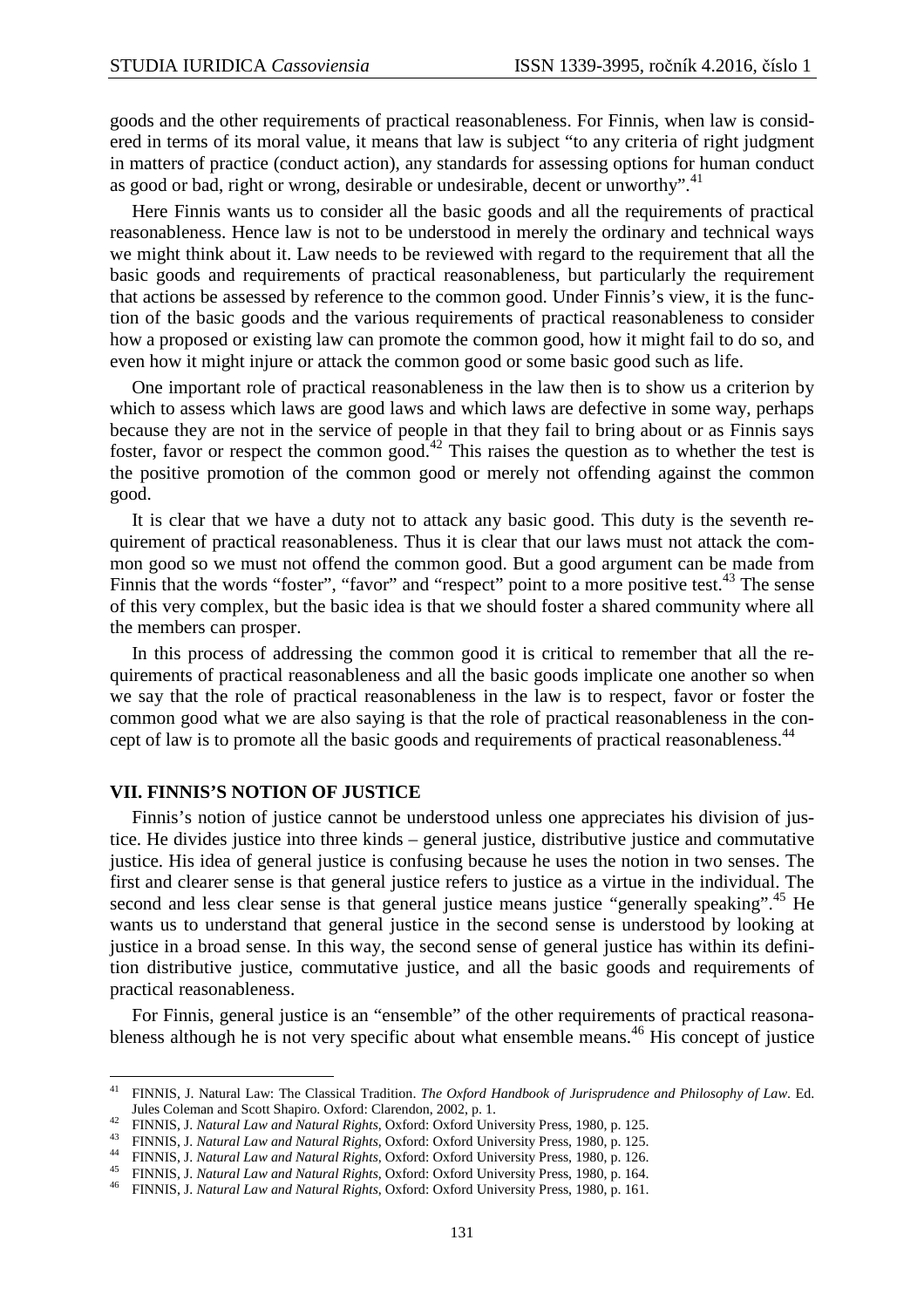is derivative from what he says about the requirements of practical reasonableness, namely, the demands of the common good. The demands of the common good require that all distributive justice and commutative justice be realized in our moral actions.<sup>47</sup>

## **VIII. GENERAL JUSTICE AND ITS ELEMENTS**

Finnis says that general justice is concerned with three elements, other directedness, duties owed to others, and equality.<sup>48</sup> The first element consists of a kind of communal thinking where the focus is away from individual self-interest. The second element considers all the basic goods and requirements of practical reasonableness in our relation to others. The third element highlights the importance of geometrical equality as opposed to arithmetical equality. For example, geometrical equality occurs when two people want food and one person is larger than another. Each person under proportionate justice gets an appropriate portion of food, but those portions are not equal in size but proportionate to the size of the individuals.

The three elements of general justice give "the concept of justice sufficient precision to be useful in an analysis of practical reasonableness and sufficient breadth for it to be worthy of its classical and popular prominence in that analysis".<sup>49</sup> Finnis's concept of general justice emphasizes the broad range of his theory. In other words, Finnis does not restrict his notion of justice to institutions, nor to the principle to treat similar cases alike and different cases differently, nor to the ideal conditions in a society in which everyone complies with the institutions of justice.

Finnis also ties his definition of general justice to the requirements of practical reasonableness, particularly the eighth requirement – the requirement to promote the common good. "The requirements of justice, then, are the concrete implications of the basic requirement of practical reasonableness that one is to favor and foster the common good of one's communities."<sup>50</sup> In other words, general justice is about our relation to the common good as well as to all the other basic goods and requirements of practical reasonableness and what these rules instruct us to do in our relations to others. We advance, in large part, the good of our neighbor and the common good by appreciating the demands of distributive and commutative justice as aspects of the requirements of practical reasonableness.<sup>51</sup>

## **IX. DISTRIBUTIVE JUSTICE AND ITS ELEMENTS**

l

Distributive justice refers to how the benefits and burdens in society are distributed across that society fairly. Distributive justice is composed of six elements. The first element is the need of the people as a whole in a community. The second element is the need of people as a whole with reference to need as it relates to the basic human goods in the entire human community. The third element of distributive justice is the criteria of capacity. As Finnis says, flute players should "be flute players" and not persons they were not designed to be. $52$ 

The fourth element is the issue of deserts and contributions. These relate to notions of selfsacrifice and community gratitude in each person's use of their talents and abilities in the community. The fifth element of distributive justice is the awareness of foreseen and avoidable risks. Finnis believes this is a "familiar problem to lawyers but rather overlooked by philosophers".<sup>53</sup> Finally, in matters of distributive justice "we are not seeking to assess states of

<sup>47</sup> FINNIS, J. *Natural Law and Natural Rights*, Oxford: Oxford University Press, 1980, p. 166.

<sup>48</sup> FINNIS, J. *Natural Law and Natural Rights*, Oxford: Oxford University Press, 1980, p. 161.

<sup>49</sup> FINNIS, J. *Natural Law and Natural Rights*, Oxford: Oxford University Press, 1980, p. 163.

<sup>50</sup> FINNIS, J. *Natural Law and Natural Rights*, Oxford: Oxford University Press, 1980, p. 164.

<sup>51</sup> FINNIS, J. *Natural Law and Natural Rights*, Oxford: Oxford University Press, 1980, p. 164.

<sup>52</sup> FINNIS, J. *Natural Law and Natural Rights*, Oxford: Oxford University Press, 1980, p. 175.

<sup>53</sup> FINNIS, J. *Natural Law and Natural Rights*, Oxford: Oxford University Press, 1980, p. 175.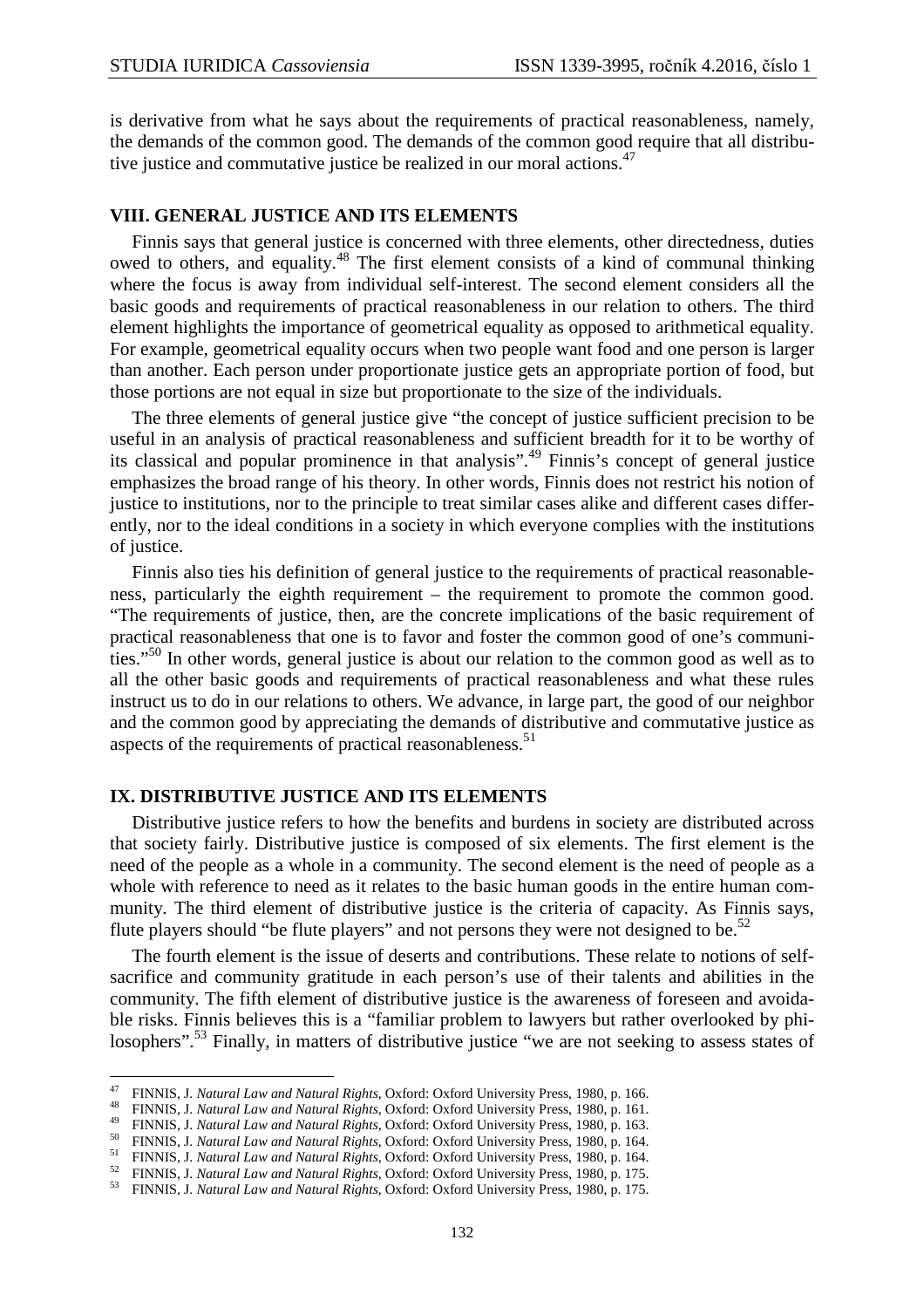affairs by reference to consequences. Rather, we are trying to assess what practical reasonableness requires of particular people".<sup>54</sup> The last element of distributive justice is important because it reminds us of two other aspects of distributive justice.

First, distributive justice reminds us that we must not demand exact precision in our distribution schemes. The lack of exact precision entails we are never going to get an ideal solution to any distribution issue because the entire problem of distributive justice arises on account of limited resources. When it comes to achieving distributive justice, not everyone is going to get what they want because there is not enough to go around when resources are scarce. Second, for Finnis, it is critical to understand that the "objective of justice is not equality but the common good, the flourishing of all members of the community, and there is no reason to believe that this flourishing of all is enhanced by treating everyone identically when distributing roles, opportunities, and resources".<sup>55</sup> But this does not mean that equality is not a large consideration in matters of distributive justice.

Finnis insists that equality has an influential role to play in the concept of justice. This belief is evidenced not only by its presence in his definition of general justice, but also through its presence in the fourth requirement of practical reasonableness, that is, we are to give no arbitrary preference to any person.<sup>56</sup> Thus, the meaning of distributive justice, for Finnis, is largely tied to the concept of equality, especially the idea of proportionate equality.

#### **X. COMMUTATIVE JUSTICE AND ITS ELEMENTS**

Commutative justice exists to remedy inequalities or wrongs between individuals in a society. Commutative justice is related to the law of torts, contracts and crimes between individuals. It is that area of justice which determines "what dealings are proper between parties".<sup>57</sup> It is less concerned with duties we have to a society as a whole and more concerned with what duties we owe to one another as individuals.

Commutative justice consists of five elements.<sup>58</sup> The first is that there must be ascertained individuals, that is, there must be a zone of identified individuals to whom an act of justice refers. The second element is the duty one has to such an ascertained individuals. The third element is the potential duties owed to many ascertained individuals. For instance, in the case of a chain automobile accident, a negligent driver owes duties to other individuals beyond those duties owed to the person in the first car he first strikes. The negligent driver has a duty to be careful to all other drivers on the road. The fourth element of commutative justice is the collective duties an individual owes to the governing authorities in a society. Good examples of these duties are the duties of loyalty to a state, that is, the duty not to commit treason and the duty to pay taxes.

Finally, the last element of commutative justice relates to the duties owed by those who have authority over their subjects. For example, even though a law of taxation may be just, it maybe that the way it is administered to individuals by a judge is unfair. For instance, citizen A may get a certain benefit by an administrative ruling and citizen B may not get the same benefit under another ruling dealing with the same issue with identical facts. A judge's misapplication of the law in B's case would be an instance of an authority violating the commutative duties he owes to the citizen in that he has failed in his duty to apply the law similarly to similarly situated individuals.

The essence of Finnis's view of commutative justice is that persons have certain duties and

<sup>54</sup> FINNIS, J. *Natural Law and Natural Rights*, Oxford: Oxford University Press, 1980, p. 175.

<sup>55</sup> FINNIS, J. *Natural Law and Natural Rights*, Oxford: Oxford University Press, 1980, p. 174.

<sup>56</sup> FINNIS, J. *Natural Law and Natural Rights*, Oxford: Oxford University Press, 1980, p. 106.

<sup>57</sup> FINNIS, J. *Natural Law and Natural Rights*, Oxford: Oxford University Press, 1980, p. 178.

<sup>58</sup> FINNIS, J. *Natural Law and Natural Rights*, Oxford: Oxford University Press, 1980, p. 183.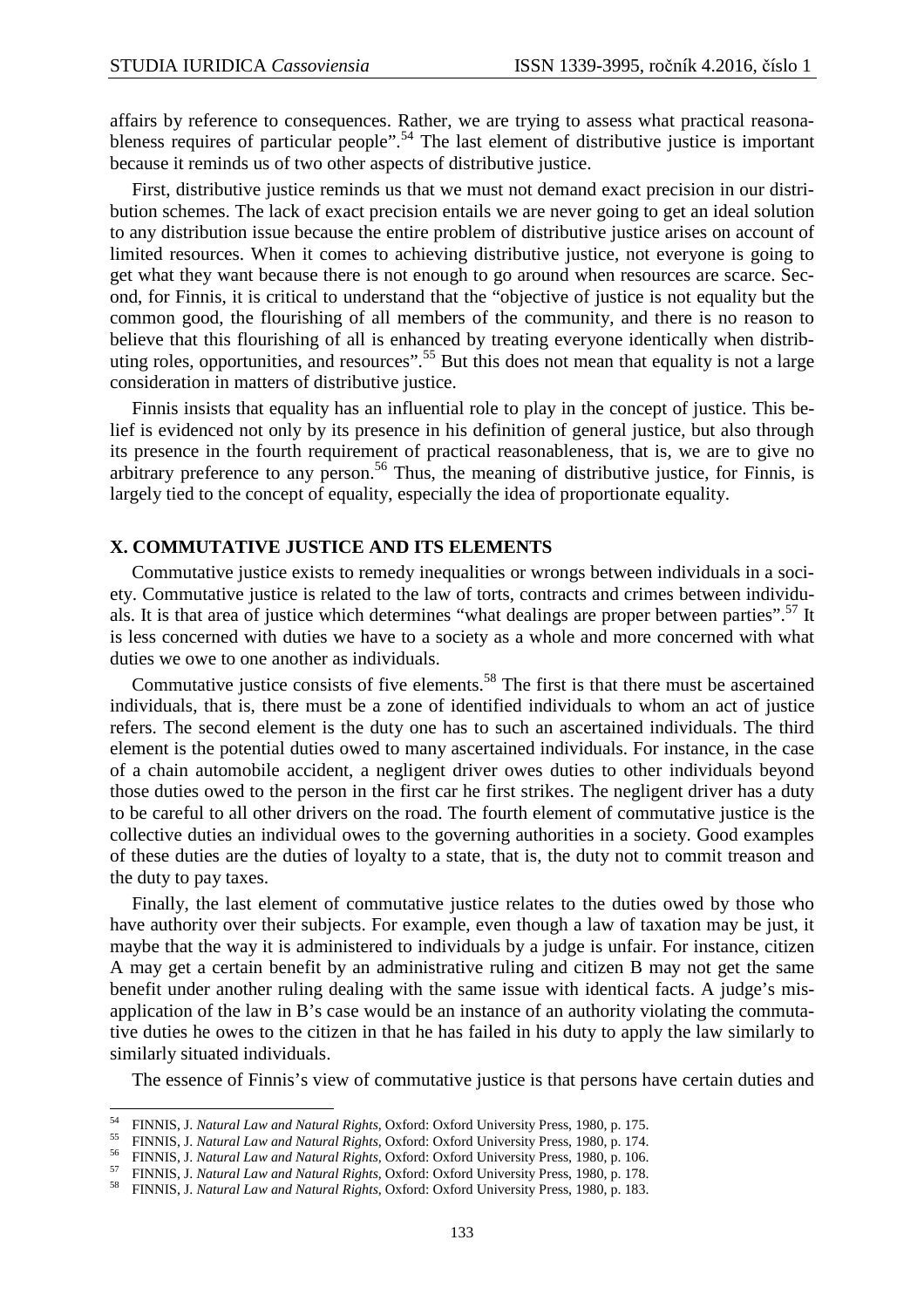responsibilities to their fellow citizens. They also have duties and responsibilities to their governments. In addition, leaders have certain responsibilities and duties toward their citizens. Commutative justice differs from distributive justice in that distributive justice looks to each individual's responsibility to the society as a whole whereas commutative justice looks more to the responsibilities that citizens have to one another. Commutative justice also differs from general justice in that it is less concerned with virtue and more concerned with correcting wrongs that occur between individuals.

Finnis points out that many human acts involve both distributive and commutative problems, like the act of a judge rendering a judgment. The good judge helps a society correct a wrong and also fixes the wrong between the two parties. The biased judge violates distributive justice by not meeting the needs of the community, and also violates commutative justice by applying the law to a particular case in a way that hurts an individual party. For instance, when a judge fails to give an individual a proper sentence for a large larceny, he not only violates his duty to protect the society as a whole, he also fails to correct the harm done to the victim.

#### **XI. CONCLUSION**

 $\overline{a}$ 

Finnis says that his analysis of justice is more in the spirit of Aquinas's view of justice and as such Finnis's view is directed against a certain contemporary view of justice.<sup>59</sup> Finnis believes that the problems with this contemporary view of justice are shown by contrasting the contemporary notion with Aquinas's view. On Aquinas's view of justice, according to Finnis, both distributive and commutative justices are equally important.<sup>60</sup>

In contrast to Aquinas's view of justice the contemporary view of justice only emphasizes commutative justice or the duties that we owe to one another. Finnis believes that the private justice between individuals, that is, commutative justice, always needs to work with the demands of distributive justice. Finnis says: "On Aquinas's view, legal justice is the fundamental form of all justice, the basis of all obligations, distributive and commutative, for it is the underlying duty to respect and advance the common good. On the contemporary view of justice, justice is little more than the citizen's allegiance to the State and its laws."<sup>61</sup> What Finnis is saying is that on the contemporary view of justice the idea of the individual promoting the common good is replaced by the idea that the advancement of a person's own rights is the best way to insure justice.

On the contemporary view of justice, according to Finnis, one conforms to the laws of the state only to advance one's own interest, and not to advance anyone else's interests, let alone the interests of the common good. What Finnis is saying is that there is little place for the distributive function of justice under the new view. In the absence of the need to promote the common good, all we need to have is a system of justice that protects people from one another, and hence the emphasis on commutative justice under the contemporary view.

On Finnis's view, justice is held to exist not only between individuals, but also among the relationship between a person and the state. Another way to think of this is to say that on Finnis's view an individual has larger sense of distributive justice, that is, distributive justice requires more of the individual. The individual not only has to think about how he fits into the whole, but also about how every other individual other than himself fits into the whole. Finnis takes exception to view which holds that an individual has no distributive obligations to advance the common good.

<sup>&</sup>lt;sup>59</sup> The view put forward principally in Robert Nozick's Anarchy State And Utopia (Oxford, 1974).

<sup>60</sup> FINNIS, J. *Natural Law and Natural Rights*, Oxford: Oxford University Press, 1980, p. 186.

<sup>61</sup> FINNIS, J. *Natural Law and Natural Rights*, Oxford: Oxford University Press, 1980, p. 186.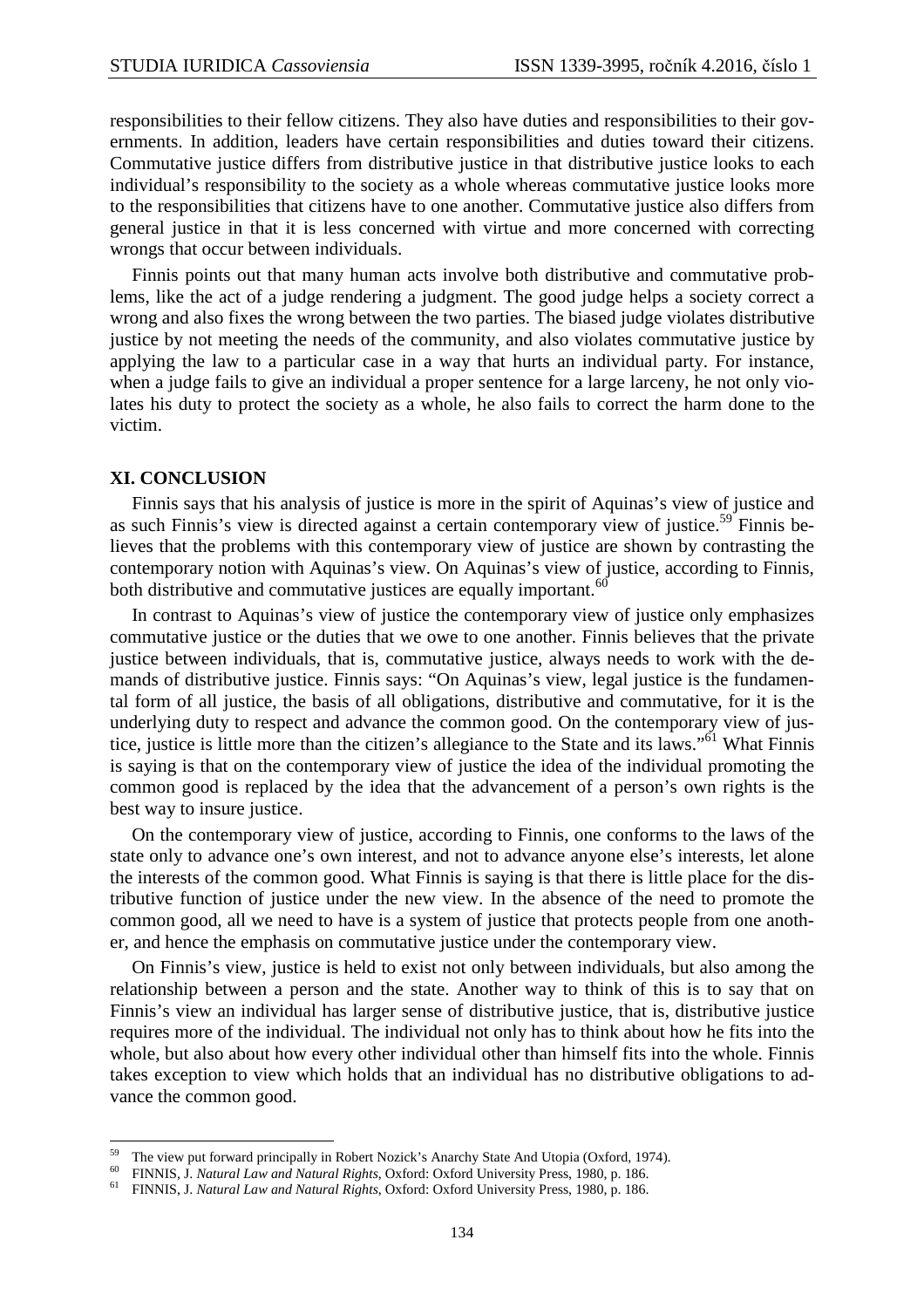Finnis believes that the contemporary view of justice contributes to some mistaken ideas, such as the notion that once a person has acquired property rightly it is unjust for any person or any institution to take the property away from that person absent very compelling reasons. Finnis believes in the importance of private property, but suggests that when the common good requires it, one needs to reconsider the duties that a person as a property owner has. The demands of practical reasonableness will require at times that a distribution of property may be in the best interests of the common good. For example, in the case of a natural flood disaster sending a relief check to flood victims is the right thing to promote the common good regardless of what the state may or may not dictate through its laws about providing relief to victims in such situations. The duty to discharge the call of practical reasonableness is independent from any property right because property rights have a "subsidiary function".<sup>62</sup>

In summary, justice is multifaceted for Finnis. It entails identifying the general, distributive and commutative aspects to justice. Each of these different aspects of justice has its own elements but, for Finnis, every justice issue requires a consideration of all three kinds of justice. One must also consider the ensemble of the basic goods and the requirements of practical reasonableness. For our purposes what this means is that in the context of unjust laws and our duty to obey them justice will be achieved either in whole or in part by the application of the requirements of each kind of justice to particular case.

# **KEY WORDS**

Unjust law, rule of law, practical reasonableness, general justice, distributive justice, commutative justice

# **KLÍČOVÁ SLOVA**

Nespravedlivé právo, vláda práva, praktická rozumnost, obecná spravedlnost, rozdělovací spravedlnost, vyrovnávací spravedlnost

## **BIBLIOGRAPHY**

 $\overline{a}$ 

- 1. ARISTOTLE, *Nicomachean Ethics*, Book 8 available at http://www.constitution.org/ari/ ethic\_08.htm
- 2. FINNIS, J. *Natural Law and Natural Rights*, Oxford: Oxford University Press, 1980
- 3. FINNIS, J. Natural Law and Legal Reasoning. *Cleveland State Law Review* 38, 1990
- 4. FINNIS, J. Natural Law: The Classical Tradition. *The Oxford Handbook of Jurisprudence and Philosophy of Law*. Ed. Jules Coleman and Scott Shapiro. Oxford: Clarendon, 2002
- 5. FINNIS, J. The ethics of war and peace in the catholic natural law tradition In: John Aloysius Coleman (ed.), *Christian Political Ethics*. Princeton University Press, 2007
- 6. FINNIS, J. Is Natural Law Theory Compatible with Limited Government? *Natural Law Liberalism and Morality*. Ed. Robert George. Oxford: Oxford University, 1996
- 7. FINNIS, J. Law and What I Should Truly Decide. *American Journal of Jurisprudence* 48, 2003
- 8. FINNIS, J. The Priority of Persons. *Oxford Essays in Jurisprudence*. Ed. Jeremy Horder. Oxford: Clarendon, 1999
- 9. FINNIS, J. *Natural Law*. Volume 2. New York: Dartmouth Publishing and New York University, 1991

<sup>62</sup> FINNIS, J. *Natural Law and Natural Rights*, Oxford: Oxford University Press, 1980, p. 188.